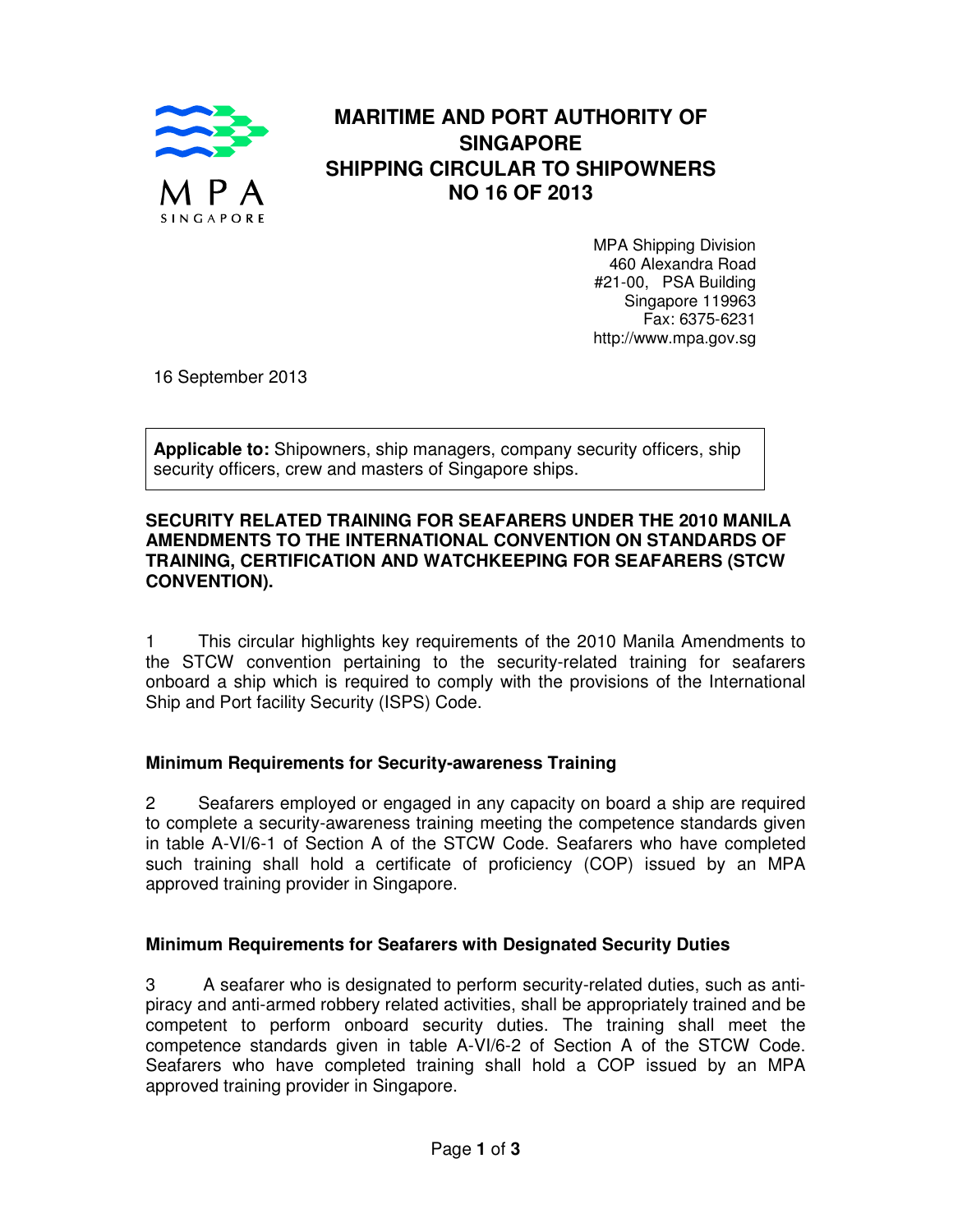## **Onboard Security-related Familiarisation Training**

4 All seafarers onboard a ship shall receive security-related familiarisation training before being assigned to shipboard duties. The training shall include the reporting of security incident such as piracy or armed robbery, knowledge of procedures to follow when they recognise a security threat and participate in security related emergency and contingency procedural exercises. Such training shall be conducted by the ship's security officer (SSO) or an equally qualified person and take into account the guidance given in STCW Code B, Section B-VI/6. Records of such familiarisation training conducted shall be kept onboard under the ship's safety management system.

# **Seafarers who qualify under Transitional Provisions**

5 Until 1 January 2014, any seafarer who started sea service prior to 1 Jan 2012 with at least 6 months of seagoing service in total as a ship crew during the preceding three years and has been briefed in security duties and participated in security-related emergency and contingency procedural exercises, would be considered as meeting the requirements of Section A- VI/6-5 or A-VI/6-9 of the STCW Code, without undertaking further training.

6 Company Security Officers of shipping companies should make a list of the seafarers who comply with the transitional provisions (grandfather clause) in the STCW Convention by virtue of the 6 months seagoing service and forward them to MPA via e-mail at *coc@mpa.gov.sg*. MPA would after perusal of the list, confirm which of the seafarers in the list have met the transitional provisions. The shipping companies could issue documentary evidence to the individual seafarer who has complied with transitional provisions of the STCW. All companies are requested to use the sample form given in **Annex A** when writing to MPA.

## **Issuance of COP under Transitional Provisions**

7 For seafarers who have undertaken security-related training before the 1 Jan 2012 or performed security-related functions could obtain a COP from any of the approved training providers in Singapore by attending a bridging course or examination to achieve the required standard of competence set out in Table A-VI/6- 1 or A-VI/6-2 of the STCW Code. Approved training providers could issue (i) COP for Security Awareness (ii) COP for Seafarers with Designated Security Duties to seafarers who have been found competent in accordance with table A-VI/6-1 or A-VI/6-2 of the STCW Code respectively. MPA approved training providers for security awareness and designated security duties are listed in **Annex B.**

## **Recognition of COP from overseas**

8 MPA will recognise COP for Security Awareness Training and Seafarers with Designated Security Duties issued in accordance with the STCW Convention if they are issued by or under the authority of a maritime authority which is in the STCW "white" list. There is no need for any endorsement by MPA to recognise such COP.